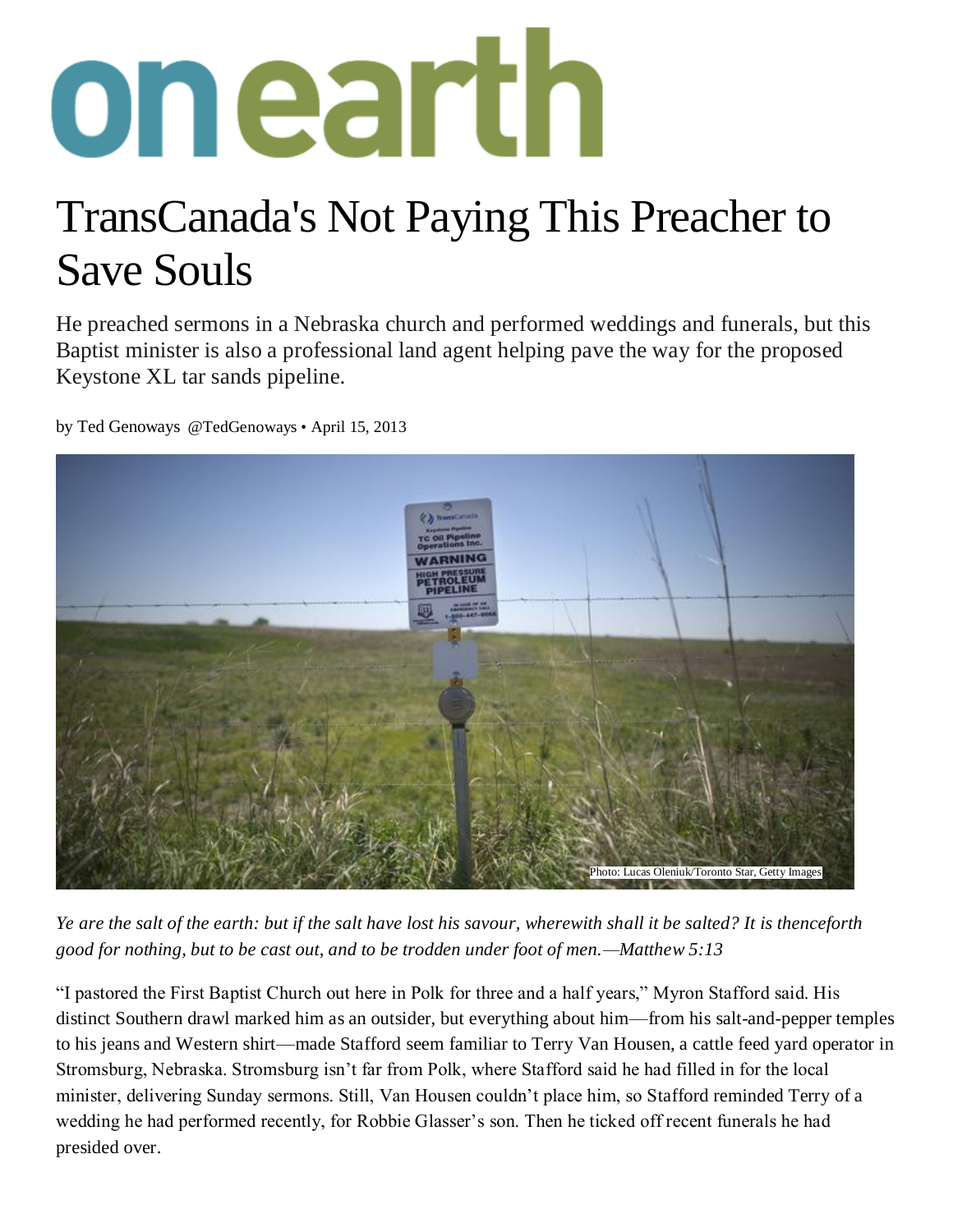"I did three last year," Stafford began. "I did Don's funeral."

"Don Hanquist?" Van Housen jumped in.

"Yeah. I did Mr. Recknor's funeral."

"Norman?"

"Norman, and I did Dale Lindburg."

"Oh, my," Van Housen said. "All those are great friends of mine."

He paused, a little embarrassed now that Stafford's face and name still weren't ringing a bell. "I was there because they were all my friends. I guess I just feel so bad when I go to them, I just don't pay attention to who's up front there."

"I tell folks: you don't need to remember me, and you don't need to remember the things I say, unless they're from God," Stafford said. "You can forget the rest of it. All you want to do is remember what He says to you. I can be wrong, but He can't."

Van Housen paused again, more confused than ever. "So when did you start with TransCanada?" he asked.

Myron Stafford may present himself to Nebraska landowners as a community minister (in fact, many in York and Polk Counties have taken to calling him simply "the preacher"), but his business cards bear the logo of TransCanada. Stafford is a professional land agent; his job is to get property owners along the planned route for TransCanada's **[Keystone XL tar sands oil pipeline](http://www.onearth.org/keystonexl)** to sign easements, allowing the 1,700-mile project to cross their land. So although Stafford sat with Robbie Glasser on the First Baptist board of deacons before marrying his son and knew Norman Recknor as a trustee at the church before officiating at his funeral, he also regarded both men as potential customers, whose families own land along the proposed pipeline route—land that TransCanada needs to cross.

KXL, as it's known, would carry heavy-grade crude extracted from Canada's Alberta tar sands fields to refineries on the Texas Gulf Coast, much of it for shipping overseas. This week, a State Department hearing in Grand Island, less than an hour west on Interstate 80, will be the final opportunity for public comment before Secretary John Kerry—and, by extension, President Obama—render a decision on whether the project can proceed. The pipeline has become an unexpected **[political lightning rod here in the Cornhusker state](http://www.onearth.org/article/keystone-xl-tar-sands-hearing-nebraska)**, with carbon-conscious environmentalists banding together with farmers and ranchers worried about their water supply pitted against advocates who tout the prospect of "North American energy independence" and the project's job-creating potential (never mind that actual studies show **[both to be exaggerated at best](http://www.nrdc.org/energy/keystonejobs.asp)**).

Stafford, a senior land agent at Universal Field Services, Inc. and a member of the**[International Right of Way](http://www.irwachapter32.org/members.html)  [Association Tennessee Chapter 32](http://www.irwachapter32.org/members.html)**, was dispatched to Nebraska five years ago, when TransCanada first started signing up landowners along the proposed route. Property owners describe him as one of TransCanada's two main representatives in the state. By Stafford's own description, when he got to Polk, he headed straight to First Baptist—because, he told Van Housen, he arrived on a Sunday and it was the only church that hadn't yet begun services. But Stafford clearly made his presence felt, because in March 2009, Robbie Glasser, head of the board of deacons, asked Stafford to fill in temporarily for Roger Burke, who was retiring. For the next three and a half years, until August 2012, Stafford served as the congregation's regular Sunday minister—performing at least one wedding and three funerals during that time (as confirmed by local newspaper announcements where he is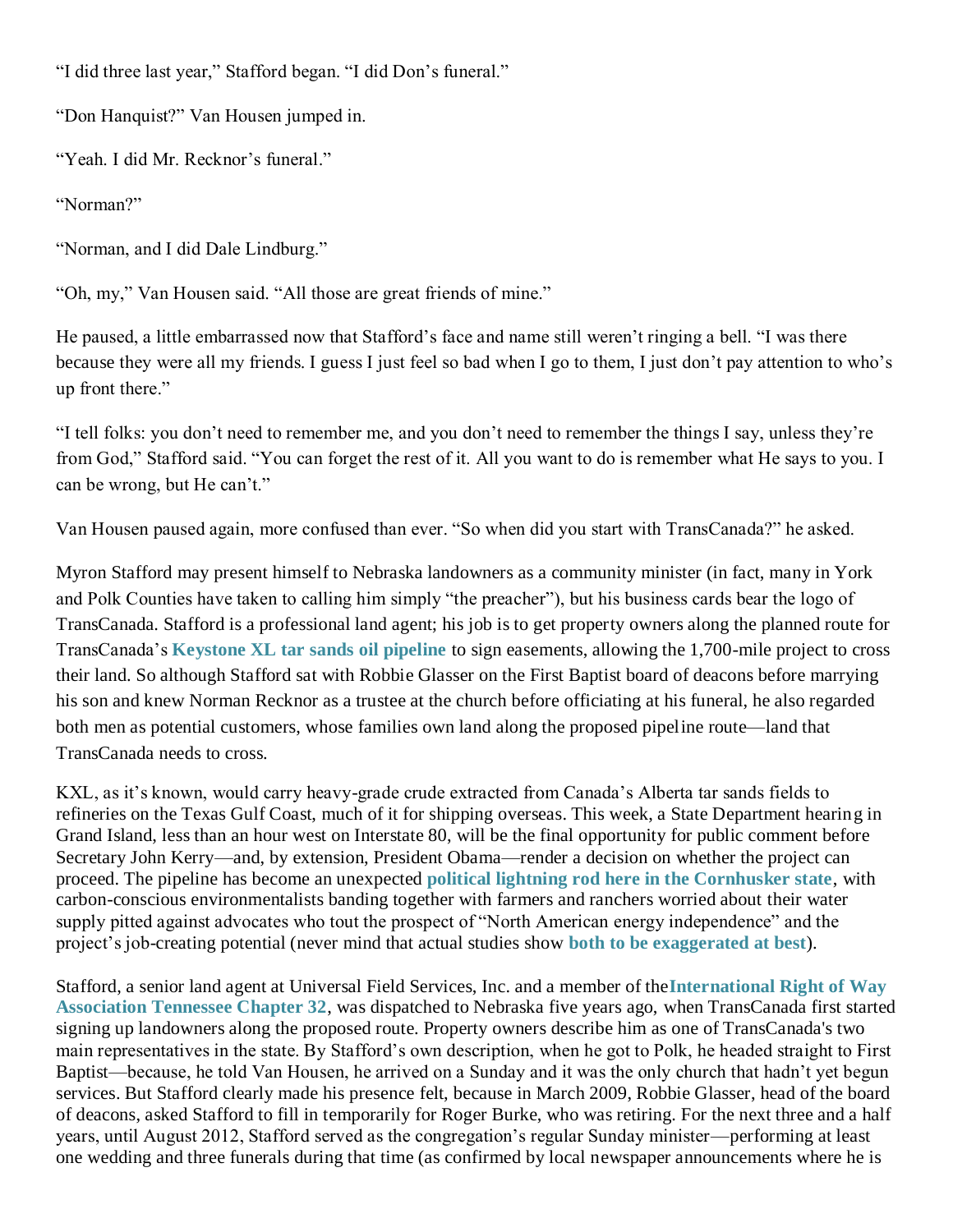described as "**[Rev. Myron Stafford](http://www.soltfh.com/viewListing.asp?listId=3131)**") and using his new standing in the community to sweet-talk landowners into signing deals.

I first heard about Stafford through personal contacts with local landowners (developed both through my past reporting and my wife's consulting work with organizations opposing the pipeline) who felt "the preacher" was leveraging his standing with the church and playing on their religious beliefs in order to obtain signatures. Some told me Stafford had prayed with them or wanted to talk about their shared faith. Others said he invoked Bible verses during negotiations. Stafford, for his part, insists that the congregants of First Baptist simply embraced him and he "fell in love with them." He told Van Housen that the bonds formed at the church had gotten him through the long years of delay on the tar sands project. "God had all this worked out," Stafford said, "because he knew what I was going to face."

Stafford's story may be a singular one, but it fits into a broader pattern of land agents and corporate officials using everything from the power of prayer to threats of home demolition to get the signatures TransCanada needs in order to build the pipeline. Locals say agents have been turning up the heat as the **[expected](http://fuelfix.com/blog/2013/04/10/keystone-xl-decision-many-months-away-exec-says/)  [date for a decision from the State Department](http://fuelfix.com/blog/2013/04/10/keystone-xl-decision-many-months-away-exec-says/)** approaches and numerous landowners remain holdouts. TransCanada

"I'm not saying it's a national park, but York County has about 12 trees in it—and we have to keep the ones we've got."

spokesman Shawn Howard**told the** *[New York Times](http://www.nytimes.com/2011/10/18/us/transcanada-in-eminent-domain-fight-over-pipeline.html?pagewanted=all&_r=0)* **in 2011** that the company had already secured easements for 90 percent of the Nebraska route—but that was before the company's original application was denied by the State Department in early 2012 and TransCanada was forced to draw up an alternate route. The company still maintains that it has **[approximately 70 percent of the required signatures](http://webcache.googleusercontent.com/search?q=cache:TEF5ayXMtIsJ:www.omaha.com/article/20120617/NEWS01/706179941+&cd=2&hl=en&ct=clnk&gl=us&client=firefox-a)**, but pipeline opponents say the easements on record in county courthouses suggest that the real number is below 60 percent—and many of those landowners are now coming forward to say that that they signed under duress. Little wonder then that TransCanada lobbied so vigorously for Governor Dave Heineman to grant it the power to invoke eminent domain and has threatened to use that power so aggressively.

But with the State Department public hearing approaching this week and renewed scrutiny of tar sands pipelines—sparked by a series of spills, including one earlier this month in Mayflower, Arkansas—the tactics that TransCanada has used to obtain land easements could leave the energy giant open to public criticism, with legal challenges soon to follow.

 $* * *$ 

Scott Onnen lives with his wife and four young children on a tiny farm just west of York. Onnen grew up in Omaha but moved away for work. He brought his family back to Nebraska in 2006 after falling in love with the plot of land where they now live and raise a few beans. But Onnen wasn't looking to become a farmer; what attracted him to the property was a grove of tall trees along a creek bed.

"We've got owls and hawks out here, and I just think it's beautiful," he says. "I'm not saying it's a national park, but York County has about 12 trees in it—and we have to keep the ones we've got."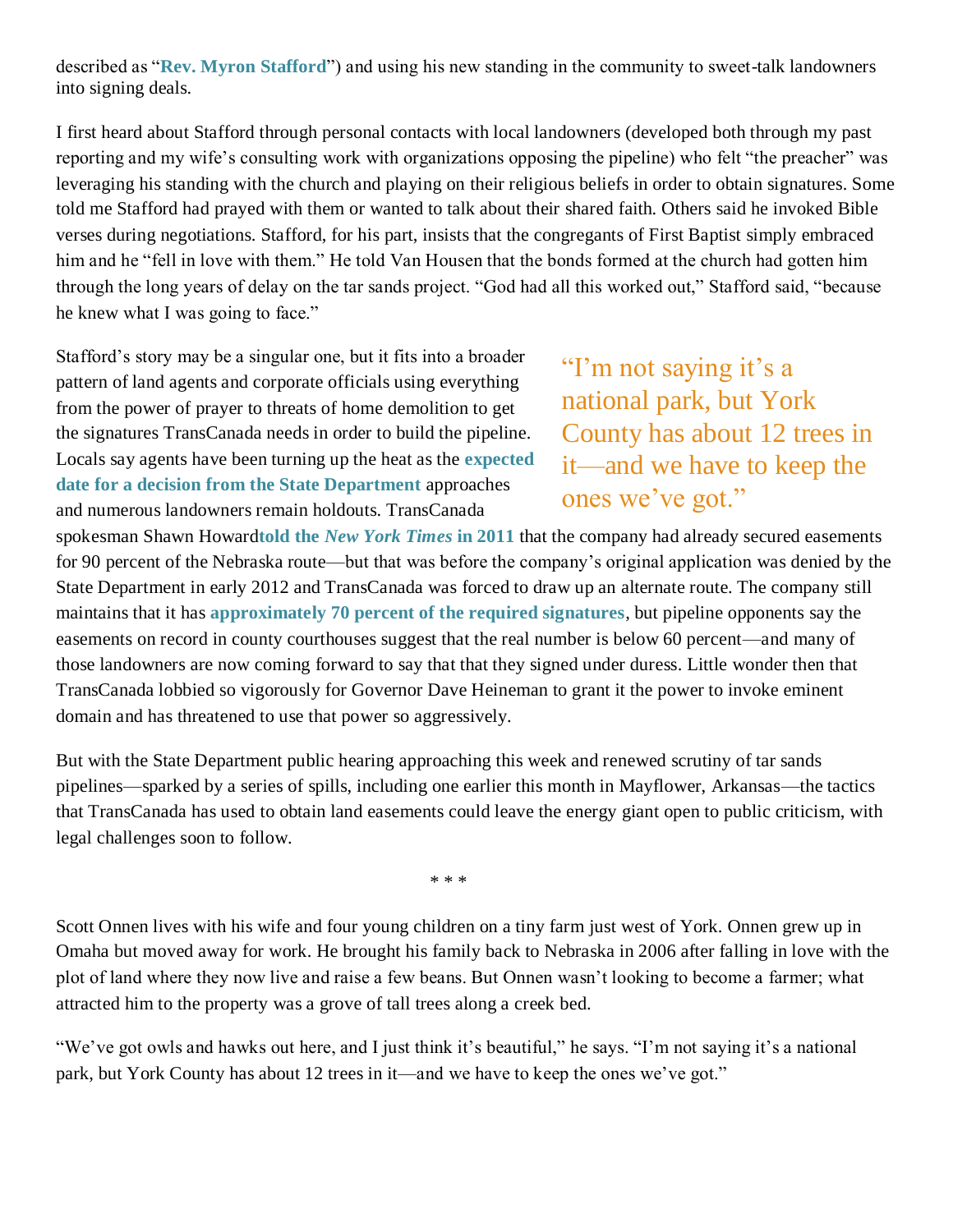TransCanada doesn't agree. The company wants to run KXL across the Onnen's land and take down the trees, to prevent roots from shifting and causing a pipeline rupture. After first sending a letter with a low-ball offer for felling the trees, TransCanada dispatched Stafford, together with another land agent, to make the hard sell.

When the Onnens welcomed them inside, Stafford spotted a Bible verse on the wall:*[Trust the Lord with all](http://bible.cc/proverbs/3-5.htm)  [your heart](http://bible.cc/proverbs/3-5.htm)*. "He wanted to talk a little bit about that," Onnen recalls. "I'm fine with that. That's our family verse and that's who we are. But I don't necessarily start a conversation that way." Onnen told me he felt uncomfortable with Stafford referring to himself as a "preacher," when he was ordained only as a deacon (and Stafford himself said in a conversation with Van Housen that now that he is divorced, even his deacon status is unofficial). "I grew up in a Baptist Church," Onnen says, "and the deacons took care of the property and finances. When we needed a new lawnmower they would buy that. The elders would take care of the spiritual side."

Onnen says he felt uneasy about Stafford invoking the Bible (frequently referring to landowners as the "salt of the earth") at the same time he was trying to close a business deal. He had heard from two of his neighbors that Stafford had asked to share "a word of prayer" before beginning their negotiations. (One of these neighbors confirmed to me that Stafford had gone so far as attending one of his family prayer meetings. Even the other, who described himself as adamantly pro-pipeline, acknowledged that Stafford had prayed with him in his home when he was going through a difficult illness.) "My faith is an incredibly important thing to me," Onnen says, "and if I'm going to talk to you about that, then let's go talk about that. But if I'm going to buy hay, I typically don't."

When Onnen balked at Stafford's efforts to secure an easement, TransCanada sent a third land agent last year. Onnen told the new agent that he had growing reservations about the company's claims that the project would generate jobs for Nebraskans. The surveyors he had seen along county roads had Michigan license plates. The trucks with TransCanada's corporate logo on the door were all from Texas. Even the backhoe used for a survey of Onnen's property was from out of state. He told the new agent he still wouldn't sign.

Then Onnen got a call from a TransCanada vice president in Texas (whose full name Onnen and his family can't remember, although he went by "Bob.") "He played hardball with us," Onnen recalls, saying the VP told him that he could cooperate and have some say in the siting of the pipeline through his property, or he could continue to resist and face eminent domain. If TransCanada had to obtain access to his land through legal means, Onnen says the VP assured him, the company would run the pipe right through Onnen's house. Believing the threat—and not having the money to retain an attorney of his own—Onnen caved in to TransCanada's demands, accepting an offer that didn't even cover the replacement cost of his beloved trees. "We settled because we thought we didn't have any other choice," he says.

With Onnen eventually cooperating, the VP softened, assuring Onnen that he had no need to worry about a tar sands pipeline running a thousand feet from his front door. "This is not a big deal," Onnen remembers him saying. "We have pipelines going all over. There are pipelines between subdivisions. It's not like they're going to contaminate anything."

 $* * *$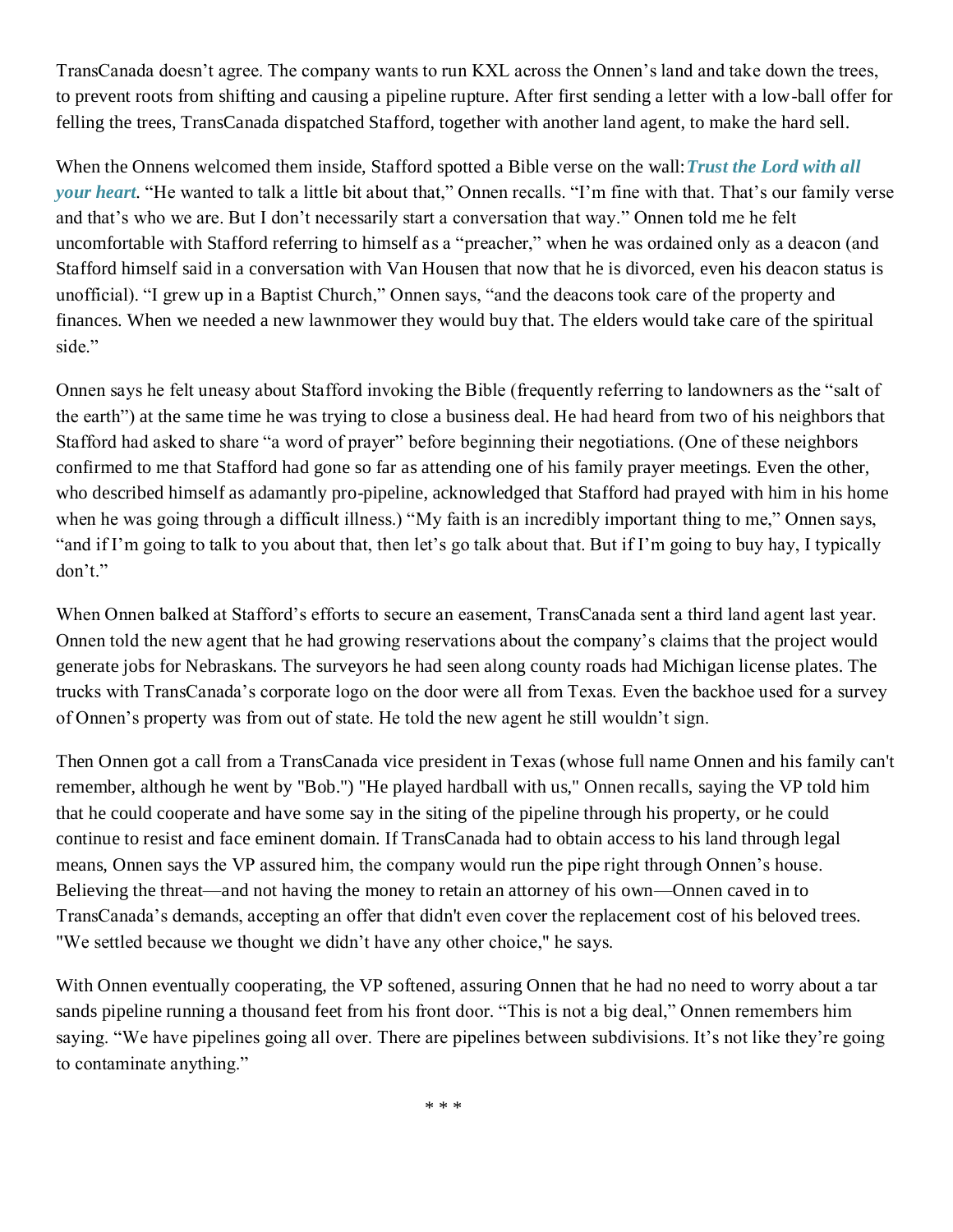On March 28, an ad hoc group of farmers and ranchers calling itself the **[Nebraska Easement Action Team \(or](http://www.nebraskaeasement.org/)  [NEAT\)](http://www.nebraskaeasement.org/)** held a public meeting with the **[anti-pipeline activists from Bold Nebraska](http://boldnebraska.org/)** at the Kilgore Library in York, a few miles from Scott Onnen's land. While Bold Nebraska has grabbed headlines for its opposition to TransCanada, NEAT has been quietly recruiting landowners to demand a standard easement agreement for all affected Nebraskans, to make sure everyone is treated fairly and gets the same price for their property. Represented by **[Brian Jorde](http://www.dominalaw.com/Our-Lawyers/Brian-E-Jorde.aspx)** of the**[Domina Law Group in Omaha](http://www.dominalaw.com/)**, NEAT has been combing county court records, contacting property owners, and offering them legal representation, whether or not they have signed up with TransCanada.

"No one else is looking out for the landowners," Jorde said. "Not the Department of Environmental Quality, not the governor, not the attorney general's office, not the state legislature. No one in Nebraska vetted the easement contract, which is *the* controlling document for every landowner. No one in the state legislature or the attorney general's office debated the

The project presents a public threat, not a public good.

contract to get a standard easement. It was left to the landowners to fend for themselves and hope they get the right fine print in there to protect them."

Worse still, now that **[Governor Dave Heineman has approved the project's new route](http://green.blogs.nytimes.com/2013/01/22/nebraska-governor-approves-keystone-xl-route/)**, landowners who refuse to cooperate are, in fact, facing the prospect of foreclosure through eminent domain. This power was granted to the governor by special legislation passed by the Nebraska unicameral in 2011. But Jorde—with rancher Randy Thompson, the face of Bold Nebraska, as chief plaintiff—is currently challenging the law in court.

Eminent domain exists as a way of preventing single landowners from preventing development, but the standard that most projects must meet is public good. Jorde cited Interstate 80—which crosses Nebraska, passing just south of York—as a case of private land being needed for the public good. The interstate not only makes it easier for citizens to travel, but brings goods and services for shared use. And the interstate is federally owned and maintained. But Keystone XL, Jorde argues, would be a very different kind of project: a for-profit commercial venture undertaken by a private, foreign corporation, with no benefit, and significant environmental and health risks, to the people whose land it crosses. The project presents a public threat, Jorde argues, not a public good.

NEAT members also point out that it is industry-standard for pipeline developers to obtain 90 percent cooperation from local landowners before proceeding with a project. (In its **[promotional videos](http://blog.transcanada.com/good-landowner-relations-vital/)** and literature, TransCanada brags that it always strives for 98 percent cooperation—the number it claims to have hit for the Cushing to Port Arthur segment.) But, in collecting courthouse records, NEAT has found that TransCanada is nowhere near that. Their review of the Nebraska properties that Keystone XL would cross suggests that the number of signatures obtained thus far is actually about 60 percent—and many of the landowners who signed up in the early-going are now seeking rescission, a legal move that would nullify those contracts on the grounds that they were obtained through the kind of intimidation described by Scott Onnen, or by the kind of ingratiation practiced by Myron Stafford.

In York County, for example, NEAT records indicate that TransCanada has secured 42 signatures from the 62 landowners whose property would be crossed by the pipeline—just under 68 percent. However, I obtained the names of nine deed holders who are now seeking to have their contracts nullified. Confidentiality agreements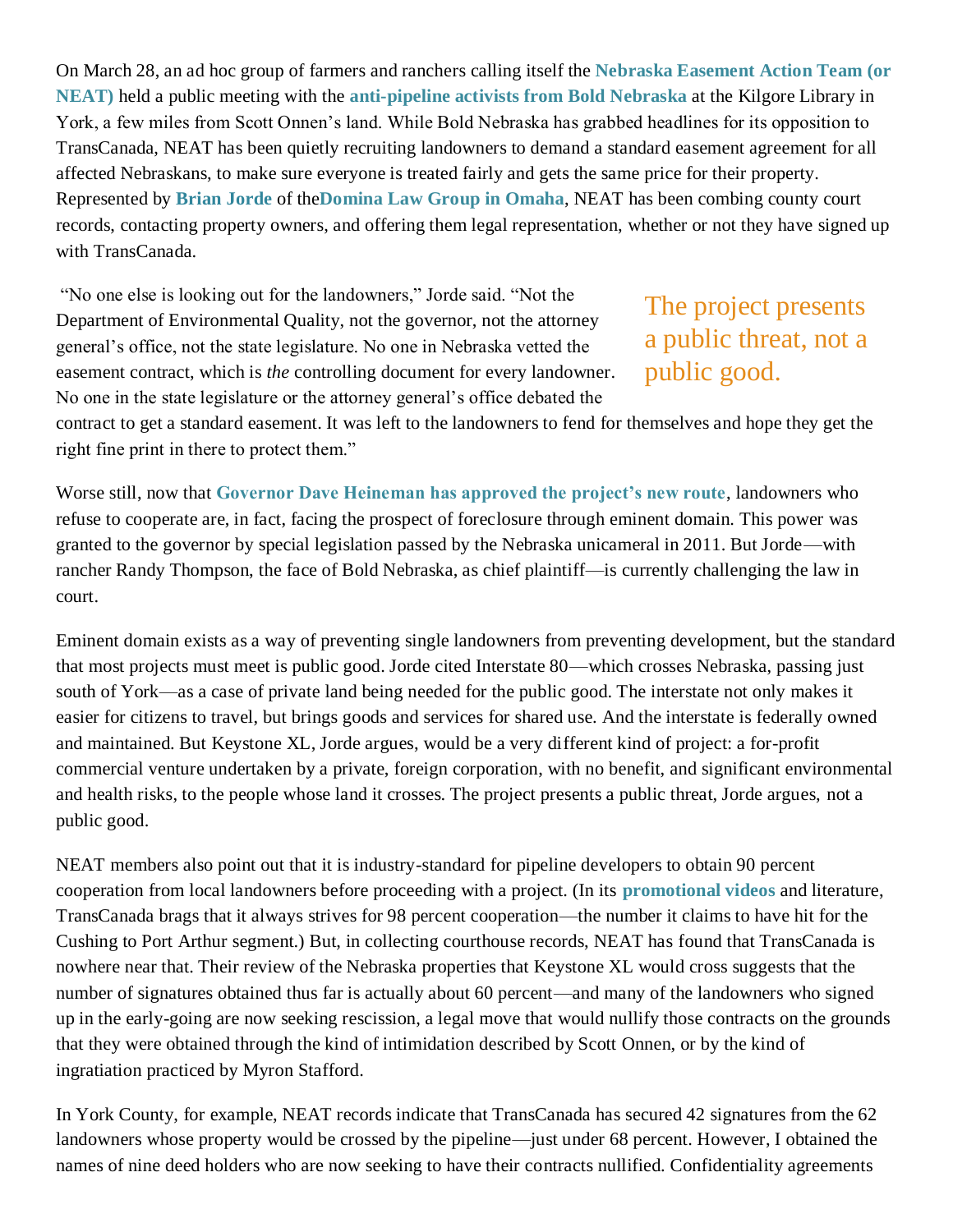make it difficult to know exactly how many signed-up landowners are mounting legal challenges, but if the numbers in York County can be multiplied statewide, then the percentage of landowners who have refused to sign easements or are contesting their agreements would approach half.

If a majority of affected landowners oppose the project, that could have a significant effect on public opinion in Nebraska—and, in turn, renew the public pressure that led state lawmakers to call on President Obama to deny the permit for the original route in early 2012. Even if political movement fails to materialize, TransCanada appears concerned about a repeat of the kind of direct actions that **[accompanied the construction of the](http://www.onearth.org/blog/texas-showdown-keystone-xl-pipeline-protests)  [southern portion of KXL across Texas](http://www.onearth.org/blog/texas-showdown-keystone-xl-pipeline-protests)**. Bold Nebraska has received word from at least one rural sheriff who was asked if his officers would be interested in off-duty work for TransCanada, protecting pipeline workers should the project receive approval. The sheriff refused.

At the March 28 library meeting in York, it was easy to see why TransCanada might fear a backlash. Farmers and ranchers stood, one by one, to introduce themselves, each repeating the same concerns. "We've been threatened with eminent domain twice," said Susan Dunavan, who owns a farm near McCool Junction and is one of the plaintiffs in the lawsuit challenging the conferring of eminent domain powers in this case. "They are threatening our livelihood and our water," she said. "It's just wrong."

 $* * *$ 

Most of the landowners in Polk County and York County who were courted by Myron Stafford and are now seeking rescission with the help of Brian Jorde were reluctant to speak ill of the land agent cum pastor. One property owner expressed concern that talking about Stafford could cost "the preacher" his job with TransCanada. Another said she didn't want to criticize Stafford for being what he is.

But Stafford's tactics troubled Terry Van Housen, which is why he decided to help make recordings of their conversations, without Stafford's knowledge (which is **[legal under Nebraska law](http://www.aapsonline.org/judicial/telephone.htm)**)—and why he has since refused to sign the paperwork provided to him, declining the latest offer for an easement across his land. After the March 28 NEAT meeting, Van Housen even signed up to talk to the national news media arriving for this week's State Department hearing—and said he intends to testify about Stafford's tactics. He's tired, he says, of keeping silent about TransCanada.

"I want them to know it was me that made the recording," he told me. "I don't care what they do to me."

After talking to Scott Onnen and other landowners about Stafford's tactics, I arranged a meeting with the land agent at this office in Polk. By that point, I had heard hours of recorded conversations between Stafford and Van Housen, in which Stafford talked at length about his religious faith, avowed deep love for the people of Nebraska, and broke down in tears while describing how the strain of his work for TransCanada had led to the dissolution of his marriage.

When I confronted Stafford on Friday, I expected the same emotional man I had heard on those tapes. Instead, without batting an eye, he thanked me for my questions, gave me the phone number for TransCanada spokesman Jeff Rauh, and wished me a happy weekend. (I reached Rauh by phone, and he promised me an immediate response—but I never heard from him again.) The person I met in Myron Stafford—unfazed, unemotional, wholly professional, speaking of "corporate structure" and "appropriate chain of command"—